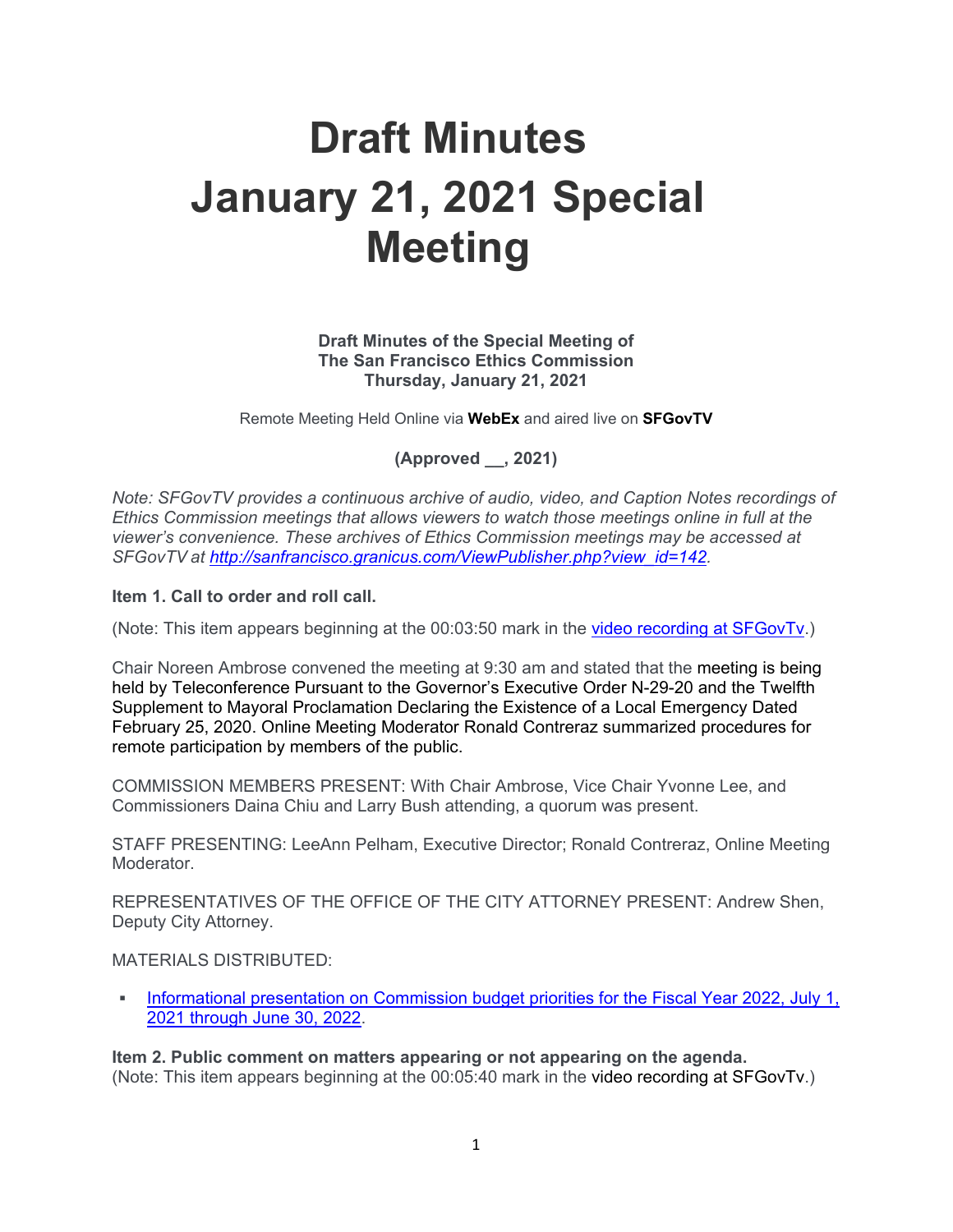No public comment was received.

**Item 3. Presentation, public hearing, and possible action on Ethics Commission budget priorities for the Fiscal Year 2022, July 1, 2021 through June 30, 2022.**

(Note: This item appears beginning at the 00:09:20 mark in the video recording at SFGovTv.)

Executive Director Pelham explained the background for the meeting, noting a City ordinance providing for public participation in departmental budget proposals. She stated that the goal of this meeting is to receive public input on budget priorities, and that at its regular meeting scheduled for February the Commission will receive public input on budget proposals.

Pelham described the requirements the Mayor's Office has imposed on departmental budget proposals, including 7.5 percent mandatory cuts, an additional 2.5 percent contingency cut, and the attrition savings target imposed on the Commission.

Pelham offered a presentation explaining the Commission's current budget and the figures resulting from the proposed cuts. She explained that Staff's presentation at this point offers theoretical approaches to meeting the cuts for the sake of discussing the tradeoffs that any particular approach might impose.

Chair Ambrose sought clarification on the number of positions impacted by the base reductions to administrative support. Director Pelham identified three positions.

Chair Ambrose asked whether departments submit a single proposal or whether they can submit alternatives and allow the Mayor's Office to choose between them. Director Pelham stated departments must submit a single proposal.

Pelham then explained the four possible approaches that Staff have prepared for discussion, as presented in the agenda materials.

Commissioner Bush asked whether these proposals account for revenue enhancements the Commission has discussed, and Pelham stated that was beyond the scope of this presentation but that Staff are prepared to continue those conversations.

Chair Ambrose asked whether the Commission continues to pay the salaries of those deployed to Disaster Service Work, and Pelham responded yes. Chair Ambrose asked whether reimbursements from federal and state agencies for relief efforts would be credited back to individual departments for deployed employees, and Pelham stated she would have to follow up with the Mayor's Office.

Chair Ambrose asked what the Commission pays in rent and asked whether the Commission could forfeit its physical office and save the cost of rent. Pelham stated that Staff have considered doing so but noted that the City has not affirmatively made that option available to departments.

Chair Ambrose asked whether the Commission is moving forward with its hiring and how that affects the budget process.

Commissioner Bush sought clarification on whether Staff's view of the Charter mandates includes other mandates the voter added by statute, and Pelham stated yes.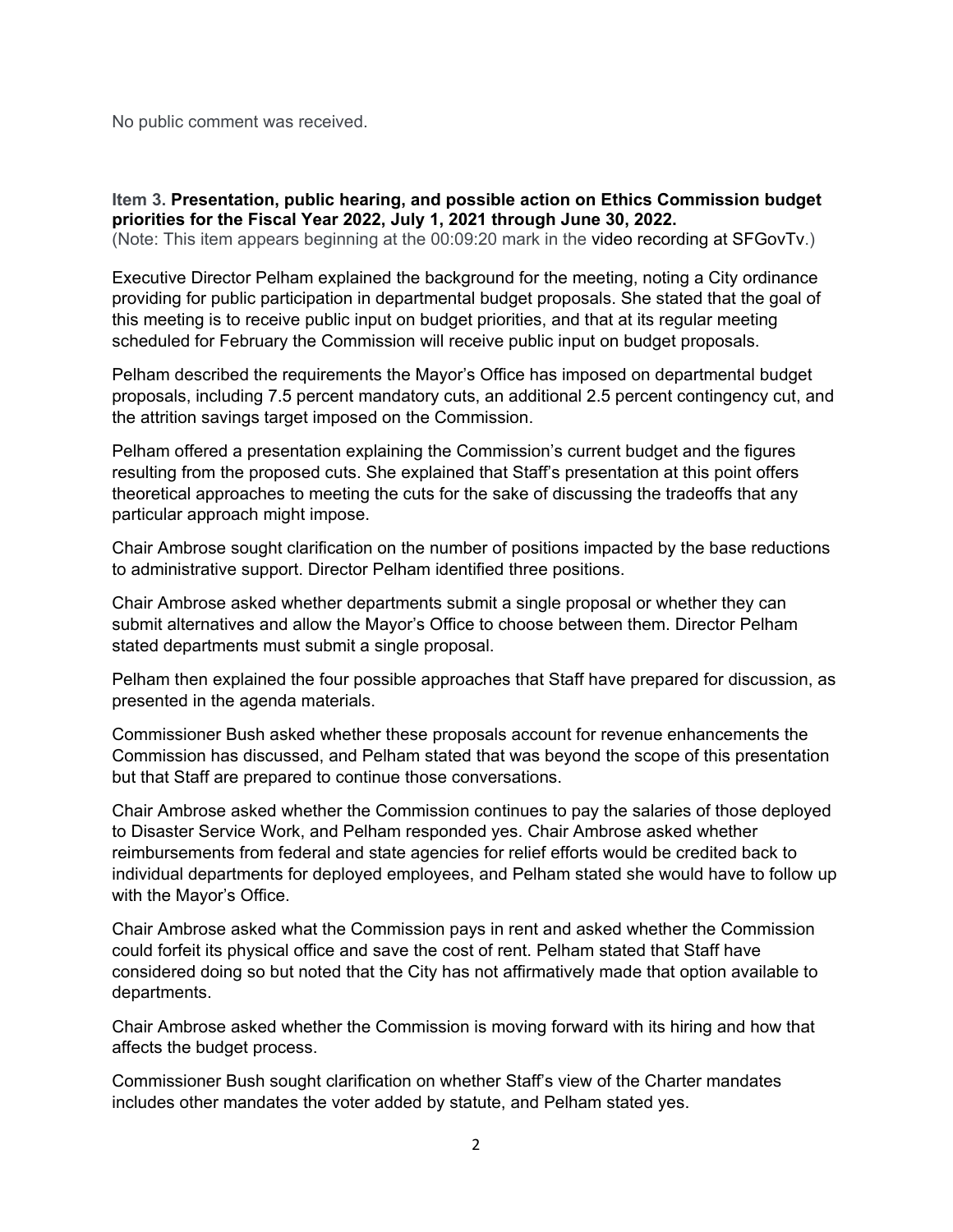Pelham then explained that even if the cuts were not imposed, the Commission needs additional resources to accomplish its mandates and identified two scenarios where the Commission would benefit from additional funding, related to staff for training and enforcement.

Chair Ambrose noted written public comment from Esther Marks, highlighting that Marks had endorsed Staff's proposal for increased funding for training and investigations.

Chair Ambrose asked whether it might be realistic to anticipate that the Commission might obtain that increase funding in a challenging budget season when the Commission was unable to obtain that funding during a good year, noting that the corruption scandals may or may not engender increased funding for the Commission.

Chair Ambrose proposed that City contracts could include a provision whereby contractors pay a fee for Ethics@Work training, noting that the Controller's Office investigations show that unlawful practices in contracting costs the City significant amounts of money.

Vice Chair Lee requested an explanation of the budget process, namely what happens after the Commission submits its proposal. She further reiterated the need to restore public trust in the wake of the corruption scandal, affirming the need for increased training and increased investigative staff.

Commissioner Chiu emphasized the need to invest sooner than later in Ethics, and identified the value of an op-ed.

Vice Chair Lee proposed that the Commission submit its budget proposal "under protest."

Chair Ambrose requested that Deputy City Attorney Shen clarify the Commission's media posture. Shen stated that the Commission is empowered to speak to the media or author an oped, and stated that for efficiency it can identify fewer Commissioners than a quorum to prepare such communications, noting further that the Bylaws identify the Chair as the default spokesperson.

Chair Ambrose sought further clarification about whether the Commission must approve the budget. Shen stated that it is best practice for the Commission to affirmatively adopt the budget prior to submission. Pelham noted that Staff would endeavor to prepare an actual budget proposal by February 9, in time for the Commission's consideration at its February 12 regular meeting.

Chair Ambrose sought further clarification about whether the Commission can delegate to the Executive Director responsibility to flesh out the details of a budget proposal if the Commission is unable to consider and approve a specific proposal by February 12. Shen noted that the budget ordinance does not explicitly require departments to have finely detailed proposals prepared by February 14. Shen further clarified that the final day for budget submission is February 22.

Commissioner Bush stated that he had served for four years on the Bond Oversight Committee, and highlighted that the budget process invited departments to enjoy new revenue sources. He further identified work orders as an additional new revenue source. Commissioner Bush further noted that Ethics@Work may not identify a demonstrable outcome, suggesting that enforcement actions may do more to educate than training itself. Bush further noted that the proposals do not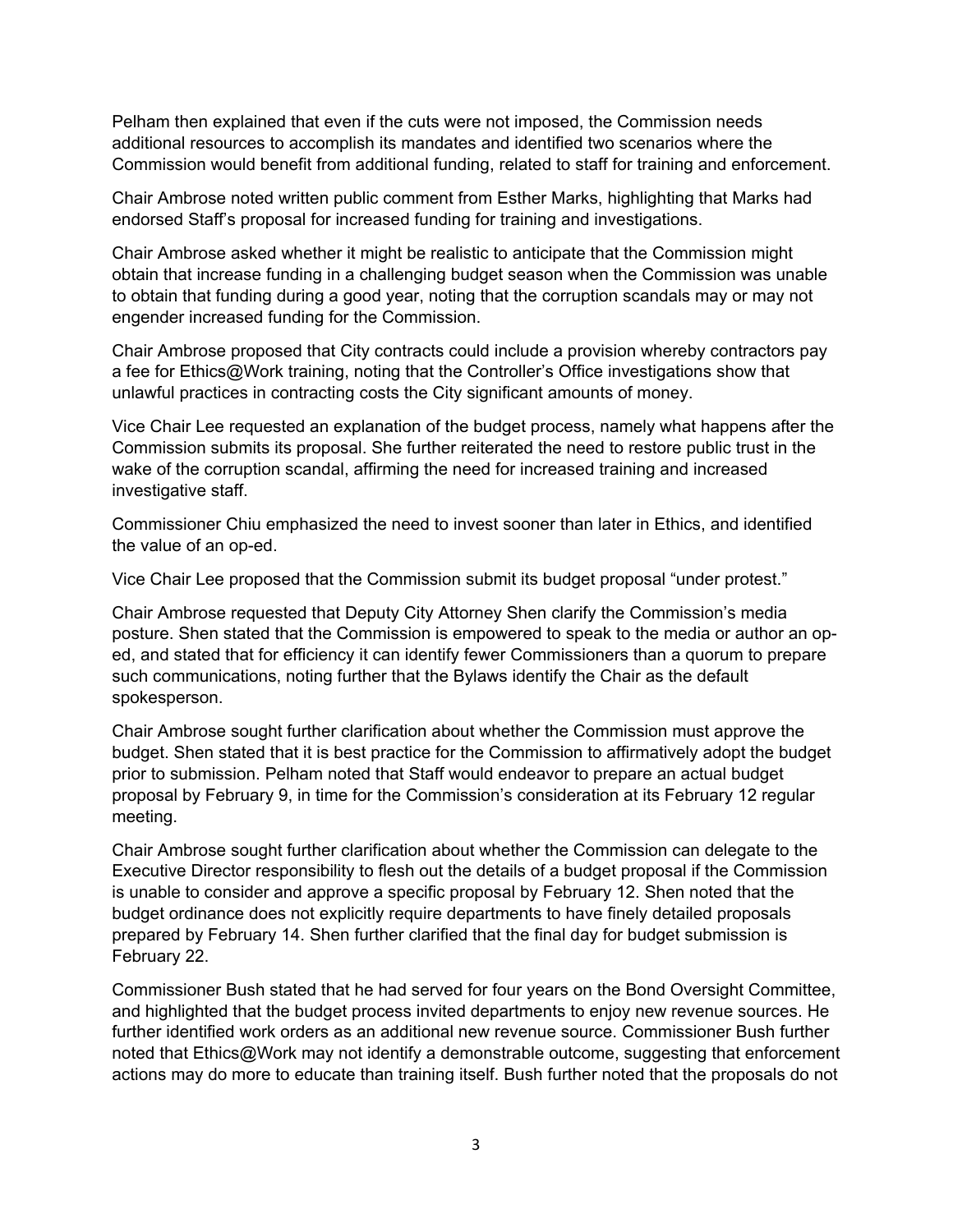explicitly account for impacts on small businesses, stating his view that corrupt bidding harms small businesses especially.

Chair Ambrose sought clarification on the source of Bush's citation to the costs of improper bidding, and Bush identified it as the National Association of Inspectors General.

Chair Ambrose expressed her agreement that if the Commission pursues Ethics@Work it will need to be more specific about what the program offers, adding that she has ideas about how to do so, including by expanding those who might engage in whistleblowing.

Commissioner Bush stated that there is not clarity about who enforces a department's Statement of Incompatible Activities. Pelham responded that the Commission has authority to, and does in practice, enforce those Statements but that other agencies, including departments, may also enforce them.

Commissioner Chiu stated that the City faces multiple crises, noting that the Chinese word for crisis (literally "danger-opportunity") acknowledges that there is opportunity in danger. She expressed her view that the Commission should not settle for partial success alone.

Commissioner Bush reminded the Commission that the Budget and Legislative Analyst found that San Francisco's investigative resolutions take longer than those at the Fair Political Practices Commission or the Los Angeles City Ethics Commission. He further stated that the Commission's staff are doing good work but that they are expected to do too much. He reiterated his view that the Commission might use advisory committees to supplement staff's output.

Chair Ambrose asked whether Staff have considered leaving the vacant positions unfilled instead of any of the approaches identified. Director of Technology Steven Massey noted that Staff had not proposed that but that the math indicates that doing so would meet the required cuts.

Chair Ambrose stated that these cuts would appear to create a challenging scenario for the Commission's hiring efforts, if the new hires might soon be defunded. Pelham responded that as recently as December the Mayor's Office had instructed the Commission to move forward with its hiring but that Staff would be transparent with candidates during the hiring process.

Chair Ambrose stated that she opposes Approach C, noting that the City should implement its e-filing for all project. She further noted that the Commission should protect enforcement before it protects engagement and compliance, in part considering that there is not another election until 2022. She urged Staff to continue to explore relinquishing its real estate.

Vice Chair Lee stated that enforcement is her top priority.

Commissioner Bush stated that the Commission should require that departments submit pdfs of all their Form 700 filings this year, so that the City need not wait an additional year for all Forms 700 to become viewable. Chair Ambrose stated that it may be more efficient for the Mayor to direct departments to make their Forms 700 available on their websites to save Commission staff the responsibility of organizing an additional 3,600 pdfs.

Commissioner Bush encouraged Commissioners to review Esther Marks's ideas, identifying her as a former member of the Building Inspection Commission and now a treasurer and consultant for political campaigns.